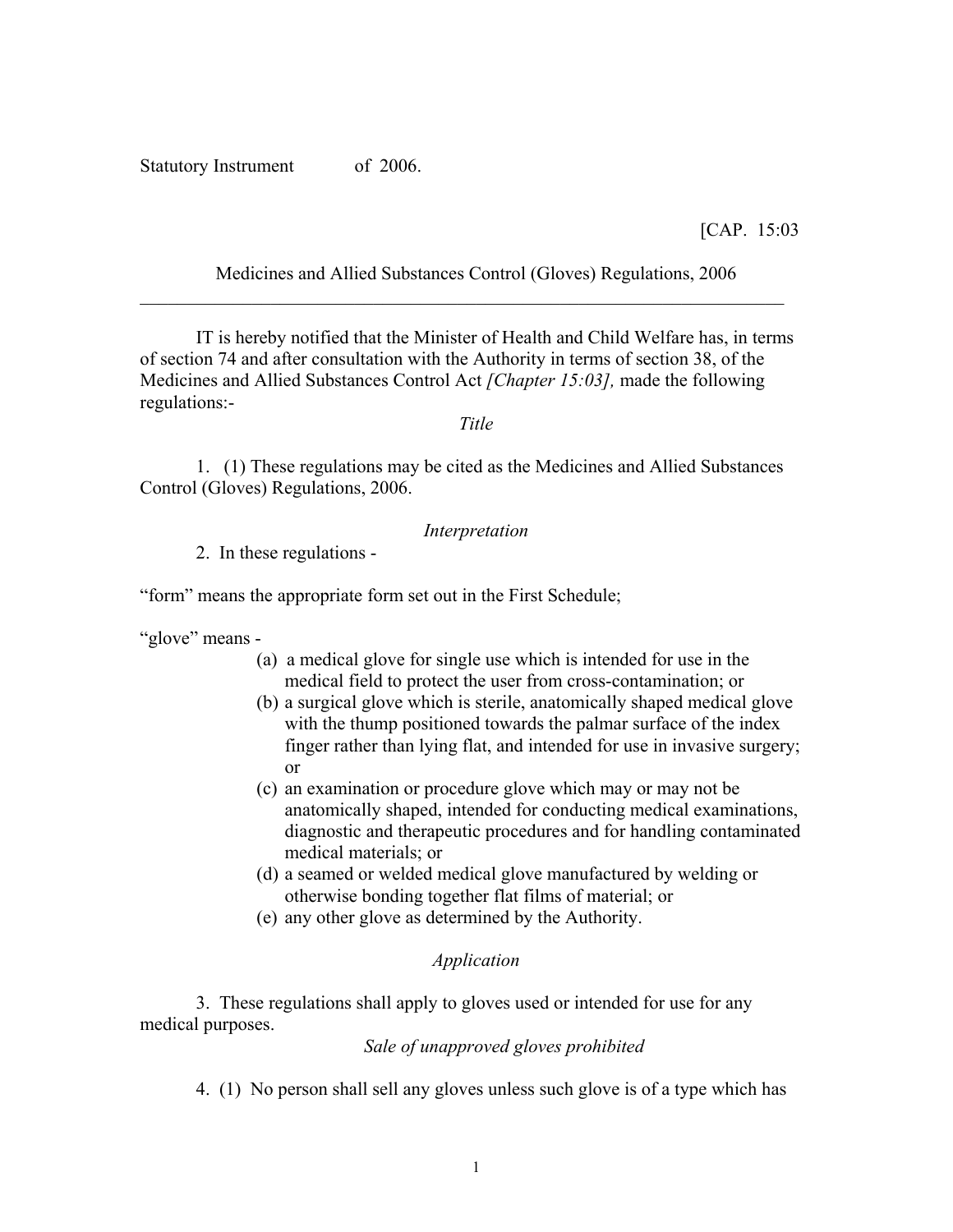been approved by the Authority.

(2) In approving a type of glove in terms of subsection (1) the Authority may fix any conditions it considers necessary or desirable.

## *Applications for approval of types of gloves*

5. Any person who wishes to obtain the approval of the Authority for a type of glove shall apply to the Authority, in duplicate, in Form M.C.G. 1 and such application shall be accompanied by -

(a) the fee specified in section 13; and

(b) the appropriate number of samples as required by the Second Schedule.

#### *Notification of approved types of gloves*

6. Where the Authority approves a type of glove the Director-General shall cause to be published in the *Gazette* notification of such approval.

#### *Gloves to meet standards*

7. No glove shall be approved by the Authority unless such glove meets the standards as set out in the Second Schedule or as specified by the Authority in guidelines from time to time.

#### *Labelling of gloves*

8. Each package of gloves shall state thereon -

- (a) the name of manufacturer and place of manufacture; and
- (b) the date of manufacture; and
- (c) the batch number; and
- (d) the date of expiry, if any; and
- (e) the size of gloves; and
- (f) the methods of sterilization, if any; and
- (g) any warnings; and
- (h) the type of lubrication; and
- (i) the intended use.

### *Storage of gloves*

9. No person who stores for sale any glove shall expose such glove to heat in excess of twenty-eight degrees Celsius, moisture, direct sunlight or fluorescent lighting.

#### *Distribution of unapproved gloves prohibited*

10. (1) No importer, manufacturer or wholesaler, as the case may be, shall sell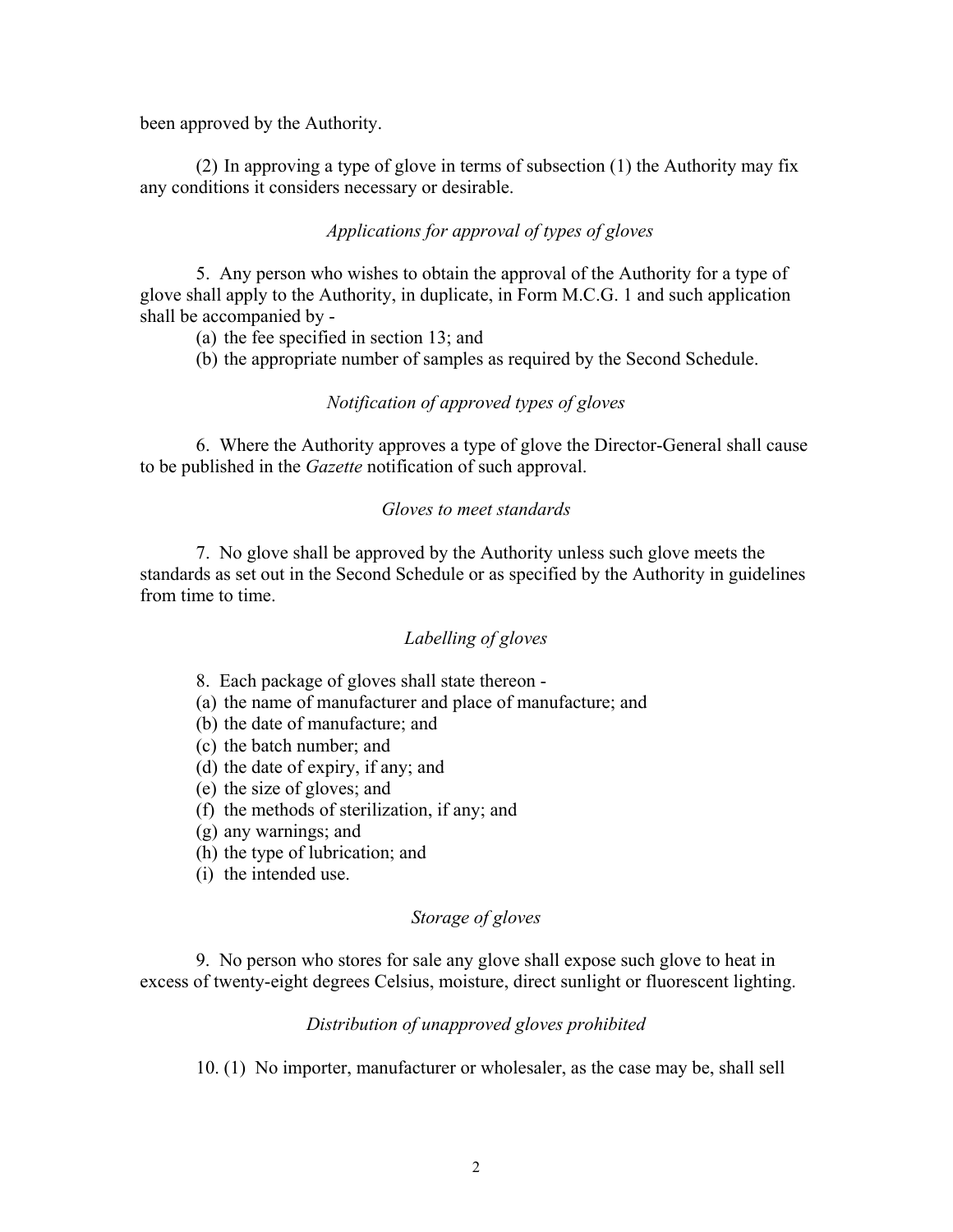any glove unless the batch of which such gloves is a part has been approved for distribution by the Authority.

(2) Any person who wishes to obtain the approval of the Authority in terms of subsection (1) shall apply to the Authority, in duplicate, in Form M.C.G. 2.

#### *Notification of change of particulars*

11. Every person shall without delay inform the Authority of any alteration from the information or particulars furnished by him in applying for approval for a type of glove in terms of section 5.

## *Withdrawal of gloves*

12. Where the Authority is of the opinion that the withdrawal of any batch of gloves is necessary for the protection of the public, the Authority may require any person to withdraw such batch of gloves in accordance with the procedure as determined by the Authority.

#### *Fees*

13. (1) The fee payable in respect of an application for the approval of a type of glove shall be one hundred thousand dollars.

 (2) Any costs incurred in testing any gloves for the purpose of obtaining approval in terms of section 4 or subsection (2) of section 10 from the Authority shall be borne by the importer, manufacturer or wholesaler, as the case may be.

#### *Sale of expired gloves prohibited*

 14. No person shall sell any glove on a date later than the expiry date, which appears on the package of such glove.

#### *Penalties*

15. Any person who contravenes these regulations shall be guilty of an offence and liable to a fine not exceeding level seven or to imprisonment for a period not exceeding six months or to both such fine and such imprisonment**.**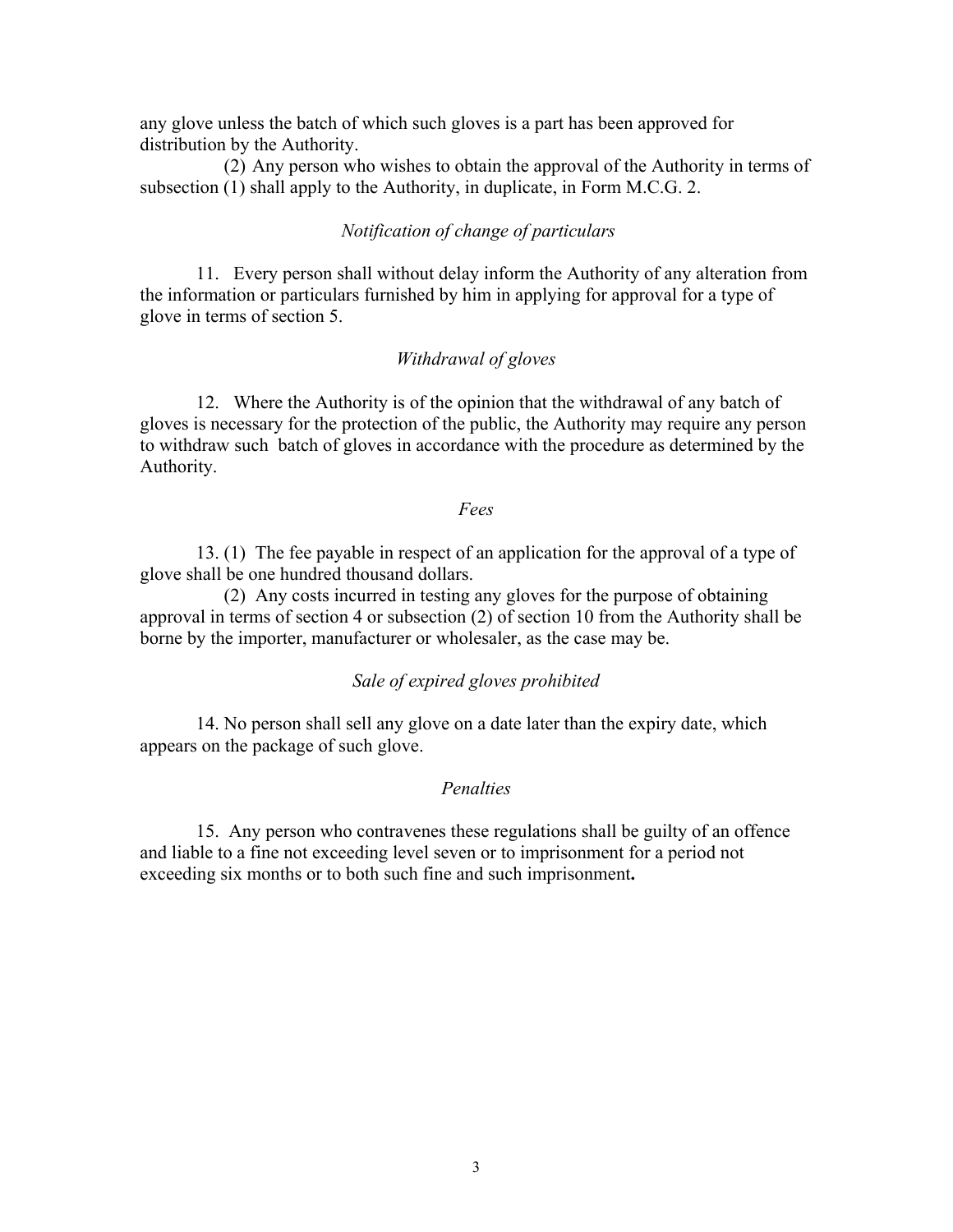## FIRST SCHEDULE *(Section 2)* FORMS

Form M.C.G. 1

## MEDICINES AND ALLIED SUBSTANCES CONTROL ACT *[CHAPTER 15:03]*  APPLICATION FOR APPROVAL OF A TYPE OF GLOVE *(To be submitted in duplicate)*

Medicines and Allied Substances Control (Gloves) Regulations, 2006 An application in terms of section 5 of the Medicines and Allied Substances Control (Gloves) Regulations, 2006

To be sent to the Director-General, Medicines Control Authority of Zimbabwe, P O Box 10559, Harare, or to be lodged at the offices of the Director-General, Medicines Control Authority of Zimbabwe, 106 Baines Avenue, Harare.

Samples and printed matter to be forwarded by post or other means and carriage, customs duty and clearance to be paid and effected by the applicant in all instances.

1. Particulars of applicant:

If a sole proprietor: Full names:

| 2.                                                               | Business, Physical and postal addresses:                                            |  |  |  |
|------------------------------------------------------------------|-------------------------------------------------------------------------------------|--|--|--|
|                                                                  |                                                                                     |  |  |  |
|                                                                  |                                                                                     |  |  |  |
|                                                                  |                                                                                     |  |  |  |
| 3.                                                               |                                                                                     |  |  |  |
| Name and designation of person completing and signing form<br>4. |                                                                                     |  |  |  |
|                                                                  |                                                                                     |  |  |  |
| 5 <sub>1</sub>                                                   |                                                                                     |  |  |  |
|                                                                  |                                                                                     |  |  |  |
| 6.                                                               |                                                                                     |  |  |  |
|                                                                  |                                                                                     |  |  |  |
| 7.                                                               | State whether there may be any alternative places/sources of manufacture other than |  |  |  |
|                                                                  | that referred to in item 6. YES/NO <sup>*</sup> .                                   |  |  |  |
|                                                                  | IF YES, state the name(s) and address(es) of the other manufacturers                |  |  |  |
|                                                                  |                                                                                     |  |  |  |
|                                                                  |                                                                                     |  |  |  |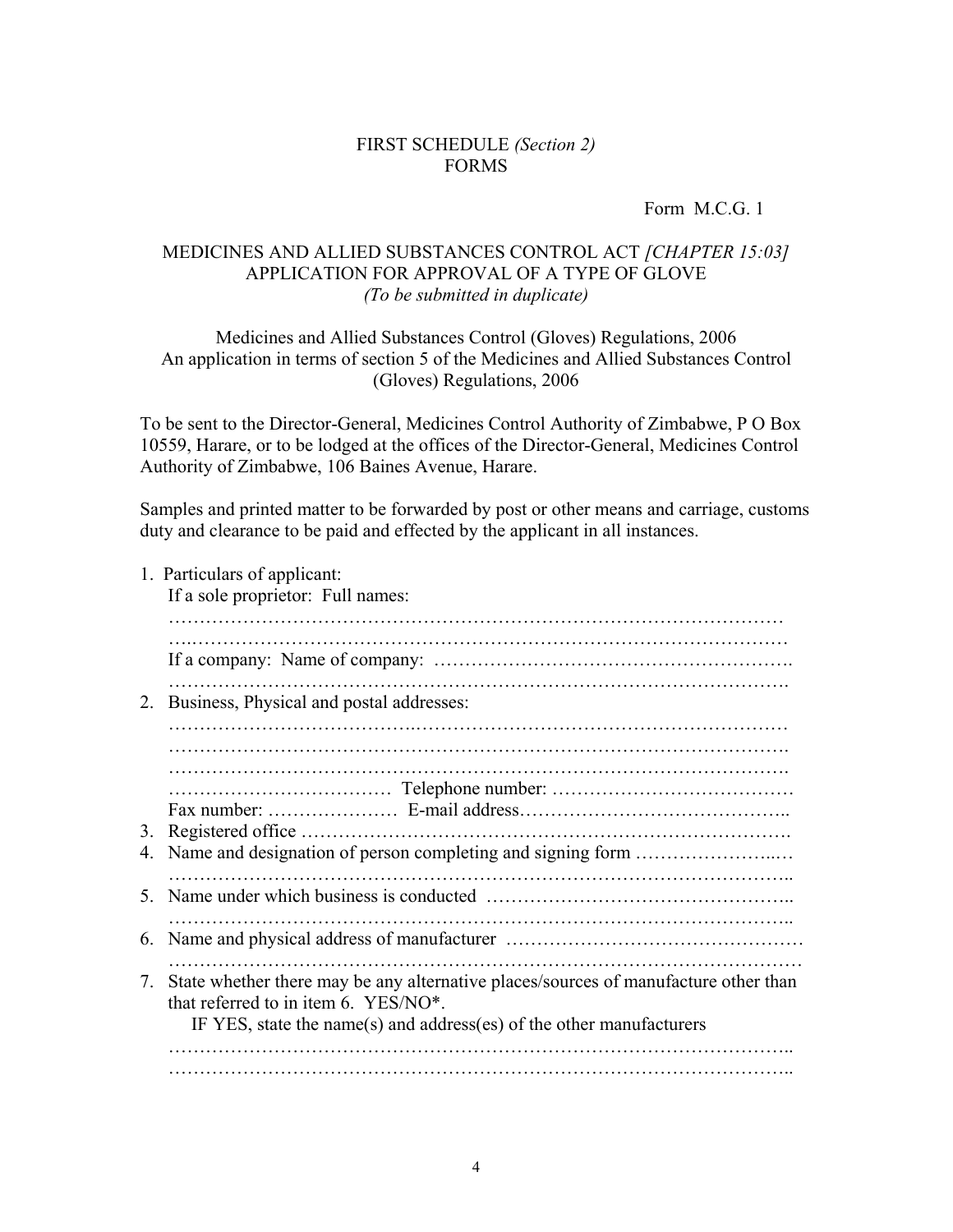| 9. Name and address of distributor (if different from item 1 or 2)                                                                                                                                                     |  |  |  |  |
|------------------------------------------------------------------------------------------------------------------------------------------------------------------------------------------------------------------------|--|--|--|--|
|                                                                                                                                                                                                                        |  |  |  |  |
|                                                                                                                                                                                                                        |  |  |  |  |
| 12. State how gloves will be offered for sale in packs or packages to -                                                                                                                                                |  |  |  |  |
| 13. State the type of sealing for individual packs of gloves (e.g. glue, crimping, etc.)                                                                                                                               |  |  |  |  |
|                                                                                                                                                                                                                        |  |  |  |  |
| 15. State the specifications of the glove as per Part I of the Second Schedule to the<br>Medicines and Allied Substances Control (Gloves) Regulations, 2006                                                            |  |  |  |  |
| 16. Give details and explanations of all codes on the packaging which appear on an                                                                                                                                     |  |  |  |  |
| 17. State number of samples submitted for testing as required by Part II of the Second<br>Schedule to the Medicines and Allied Substances Control (Gloves) Regulations, 2006                                           |  |  |  |  |
| to pay the cost for any tests conducted on the gloves and enclose herewith a deposit of<br>I, the undersigned, hereby declare that all the information contained herein and in the<br>attachments is correct and true. |  |  |  |  |

Date: ………………………………. …………………………………….

Signature of applicant

# \* *Delete the inapplicable*

# *Notes*

- 1. The application fee and any other relevant documents are required to be attached to the application. If the fee or document required to be attached is not attached, the application cannot be accepted.
- 2. If insufficient space is provided in the application attach a sheet of paper with the additional information.
- 3. If the form or any part of the form is illegible or not properly completed the application will be rejected.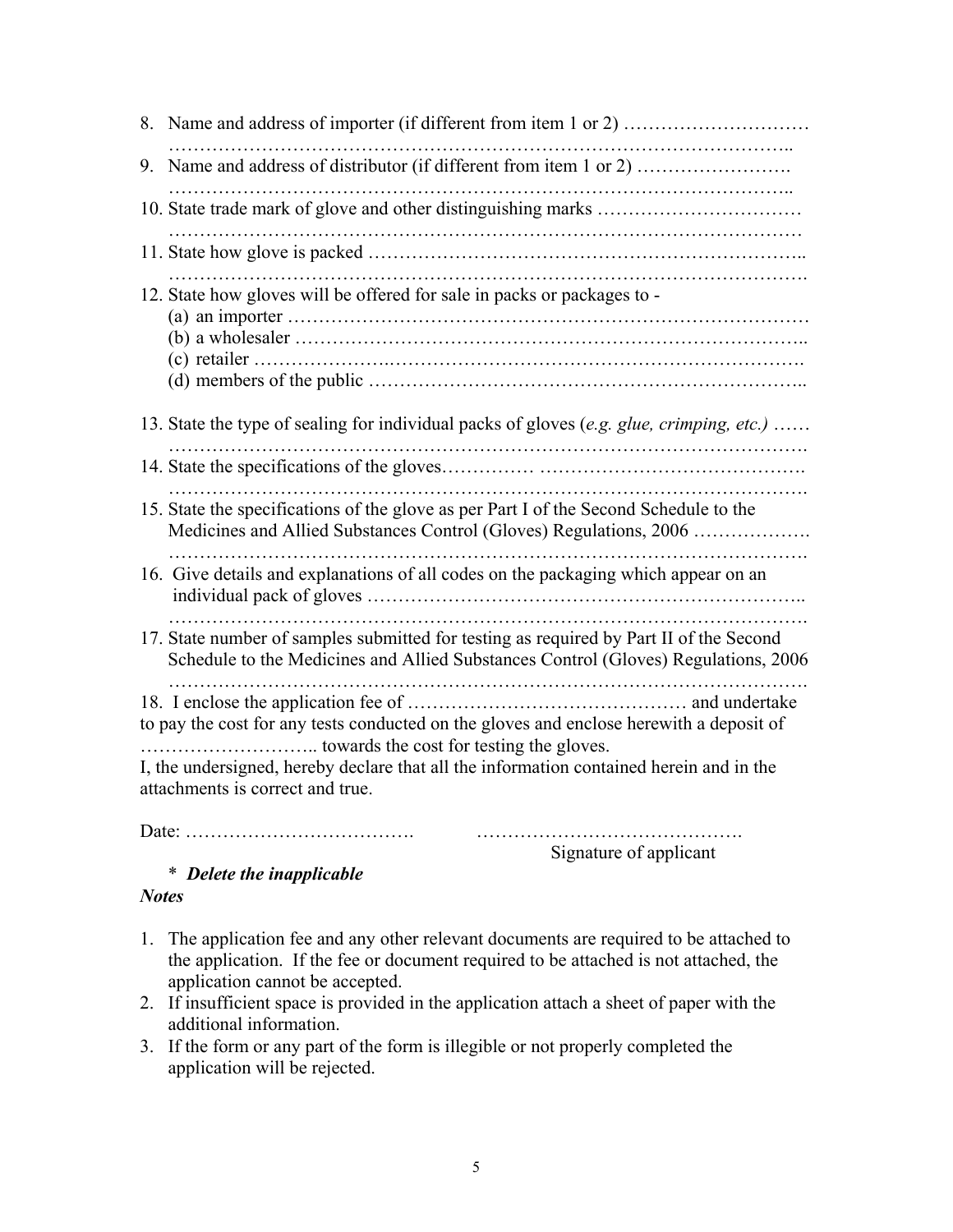Form M.C.G. 2

# MEDICINES AND ALLIED SUBSTANCES CONTROL ACT *[CHAPTER 15:03]* APPLICATION FOR TESTING BATCHES OF GLOVES *(To be submitted in duplicate)*

Medicines and Allied Substances Control (Gloves) Regulations, 2006 An application in terms of subsection (2) of section 10 of the Medicines and Allied Substances Control (Gloves) Regulations, 2006.

To be sent to the Director-General, Medicines Control Authority of Zimbabwe, P O Box 10559, Harare, or to be lodged at the offices of the Director-General, Medicines Control Authority of Zimbabwe, 106 Baines Avenue, Harare.

Samples and printed matter to be forwarded by post or other means and carriage, customs duty and clearance to be paid and effected by the applicant in all instances.

|           | 1. Particulars of applicant:                                                            |
|-----------|-----------------------------------------------------------------------------------------|
|           |                                                                                         |
|           |                                                                                         |
| 3.        |                                                                                         |
| 4.        |                                                                                         |
|           |                                                                                         |
|           |                                                                                         |
|           | 7. Name and address of importer (if different from item 1 or 2)                         |
| 8.        |                                                                                         |
| 9.        |                                                                                         |
|           |                                                                                         |
|           |                                                                                         |
|           |                                                                                         |
|           | testing the gloves.                                                                     |
|           | I, the undersigned, hereby declare that all the information contained herein is correct |
| and true. |                                                                                         |
|           |                                                                                         |
|           | Cianatura of amplitude                                                                  |

Signature of applicant

#### *Note:*

1. An analyst or an inspector duly authorized by the Authority will visit your premises to obtain random samples from the batch concerned for the purpose of testing them.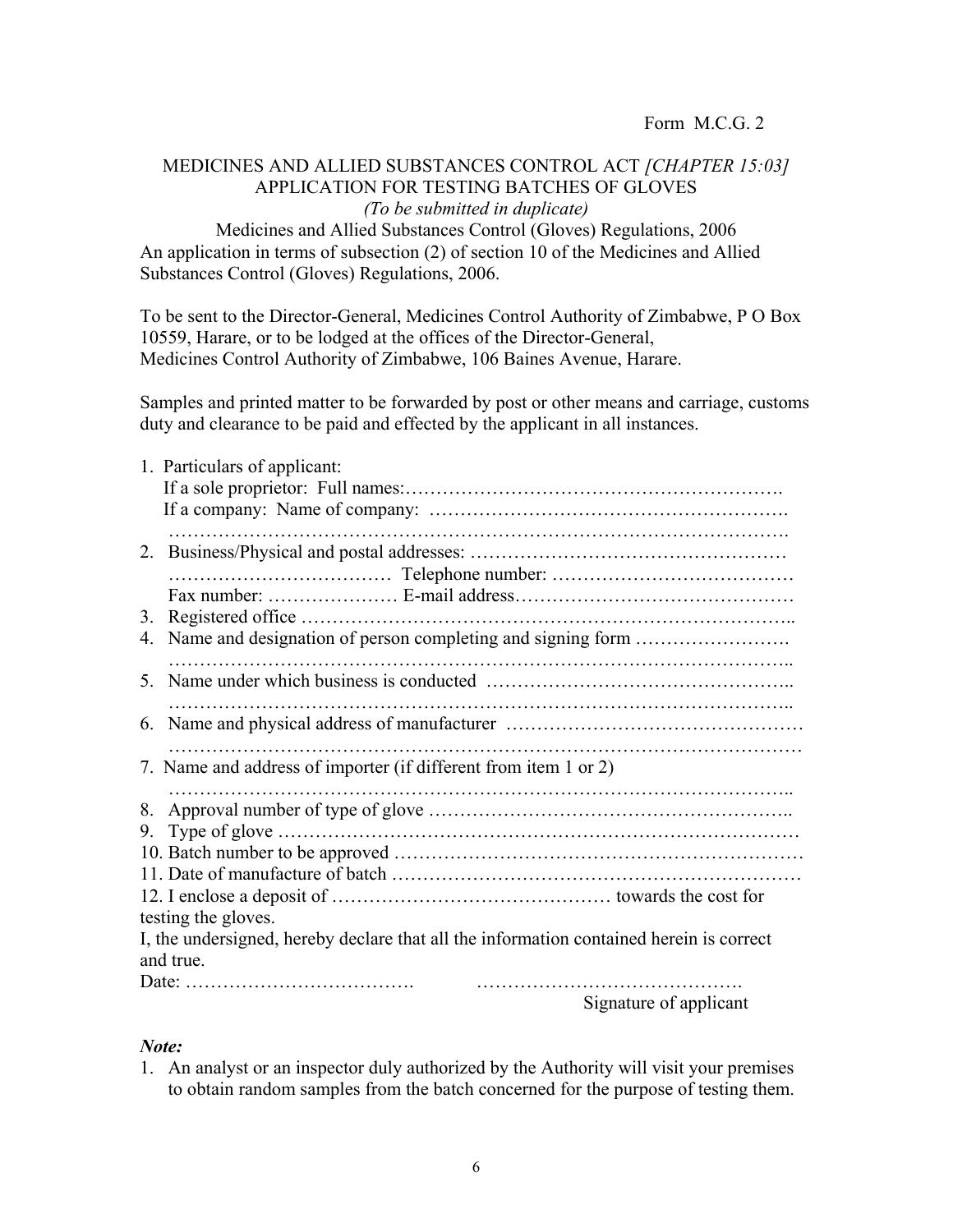## SECOND SCHEDULE *(Section 7)*

# STANDARDS OF GLOVES

# 1. SAMPLING AND SELECTION OF TEST PIECES

Gloves shall be sampled and inspected in accordance with ISO 2589-1. The inspection levels and acceptable quality levels (AQLs) shall conform to those specified in Table 1 for the characteristics listed.

When a lot size cannot be determined, a lot of 35 001 to 150 000 shall be assumed.

Table 1 - Inspection Levels and AQLs

| <b>Characteristic</b>                                                             | <b>Inspection Level</b> | AQL |
|-----------------------------------------------------------------------------------|-------------------------|-----|
| Physical dimensions (width, length,<br>thickness                                  | $S-2$                   | 4.U |
| Watertightness                                                                    | $S-4$                   | 2,5 |
| Tensile strength and elongation at break<br>(before and after accelerated ageing) | $S-2$                   |     |

# 2. DIMENSIONS

Gloves shall comply with the inspection level and AQL given in Table 1 and the dimensions for palm width and length given in Table 2.

|  | Table 2 - Dimensions and Tolerances |  |  |
|--|-------------------------------------|--|--|
|--|-------------------------------------|--|--|

| <b>DIMENSION</b>      | Size, mm        |       |               |       |             |               |
|-----------------------|-----------------|-------|---------------|-------|-------------|---------------|
|                       | Extra-Small     | Small | Medium        | Large | Extra-Large | TOLERANCE, MM |
| Palm Width            | 70              | 80    | 95            | 110   | 120         | $+10$         |
| Length                |                 |       | 230 all sizes |       |             | min.          |
| Thickness at          | For all sizes:- |       |               |       |             |               |
| Palm and              |                 |       |               |       |             |               |
| Finger: Smooth        |                 |       |               |       |             |               |
| area textured<br>0.08 |                 |       |               | min.  |             |               |
| area                  | 0.11            |       |               | min.  |             |               |

# 3. WATERTIGHTNESS

When tested for watertightness, there should be no leakage, using the inspection level and AQL given in Table 1.